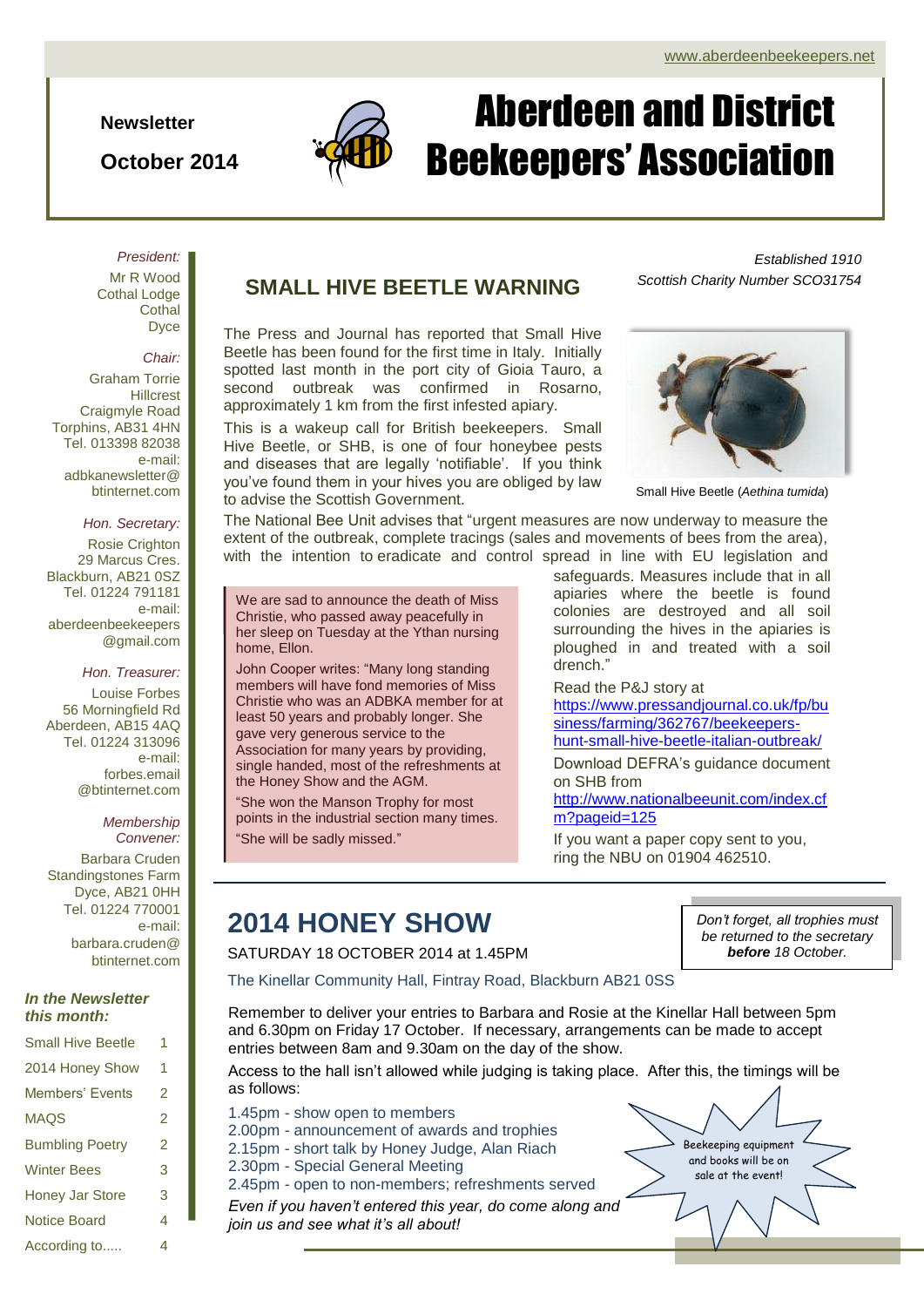### Page 2 of 4 ADBKA Newsletter



*In correspondence with our secretary, Rosie Crighton, ADBKA members Richard and Pat Hoddinott have shared their experience of using MAQS Varrroa treatment. Other* 

*members may be interested in how things went.*

### **July**

The MAQS treatment period for my hives is now over so I thought I'd give you the results so far. The booklet stated that the treatment period was 7 days. I left the strips in for almost 8. During the period of treatment the temperature did not drop below 10C, certainly during the day, and only two days were overcast.

I was mindful of what you said, what Thornes stressed, and was stated in the accompanying leaflet that good hive ventilation was essential. I therefore left fully open the base doors and, during daylight hours, propped up the roofs on one side to leave a 1cm ventilation gap at the top. I have WBC hives.

During the treatment period I did not disturb the colonies, other than to raise the roofs every morning and lower them at night. I removed the strips this morning, and as you would expect all had been firmly fixed in by the bees.

Bee activity appeared to continue as normal. Healthy drones were in evidence in and around both hives. The badly affected colony appears to be stable in numbers (but bees are not as numerous as before the outbreak), and the number of sufferers of Deformed Wing Virus has drastically decreased. There has been little or no honey production in this colony. The healthy colony, which showed little evidence of varroa and was only treated as a matter of expediency, has grown in size and continued to produce honey. The bees in this colony are now far more aggressive

As I lay yonder in tall grass A drunken bumble-bee went past Delirious with honey toddy. The golden sash about his body Scarce kept it in his swollen belly Distent with honeysuckle jelly. Rose liquor and the sweet-pea wine Had fill'd his soul with song divine; Deep had he drunk the warm night through, His hairy thighs were wet with dew. Full many an antic he had play'd While the world went round through sleep and shade. Oft had he lit with thirsty lip Some flower-cup's nectar'd sweets to sip, When on smooth petals he would slip, Or over tangled stamens trip, And headlong in the pollen roll'd, Crawl out quite dusted o'er with gold: Or else his heavy feet would stumble Against some bud, and down he'd tumble Amongst the grass; there lie and grumble In low, soft bass—poor maudlin bumble!

*Henry A Beers*

than they were, but this is a particular problem with my colonies, and always has been, so may not be linked to the treatment.

That's it so far. I'm going to monitor the mite drop over the weekend, and if it's still excessive will treat with icing sugar as you recommend. The MAQS leaflet says I should check for the presence of queens after one month, so I'll let you know the results then.

### **October update**

Further to our recent correspondence re MAQS. Both my colonies do not appear to have been adversely affected by the usage of it. Fortunately the varroa mites were. The recent good weather has seen bees out and about collecting and making honey (ignoring their supplied Ambrosia!). One colony is not as numerous as it used to be, but should be well placed for the spring. I'm now using Apivar to suppress anything that may wish to linger over the winter.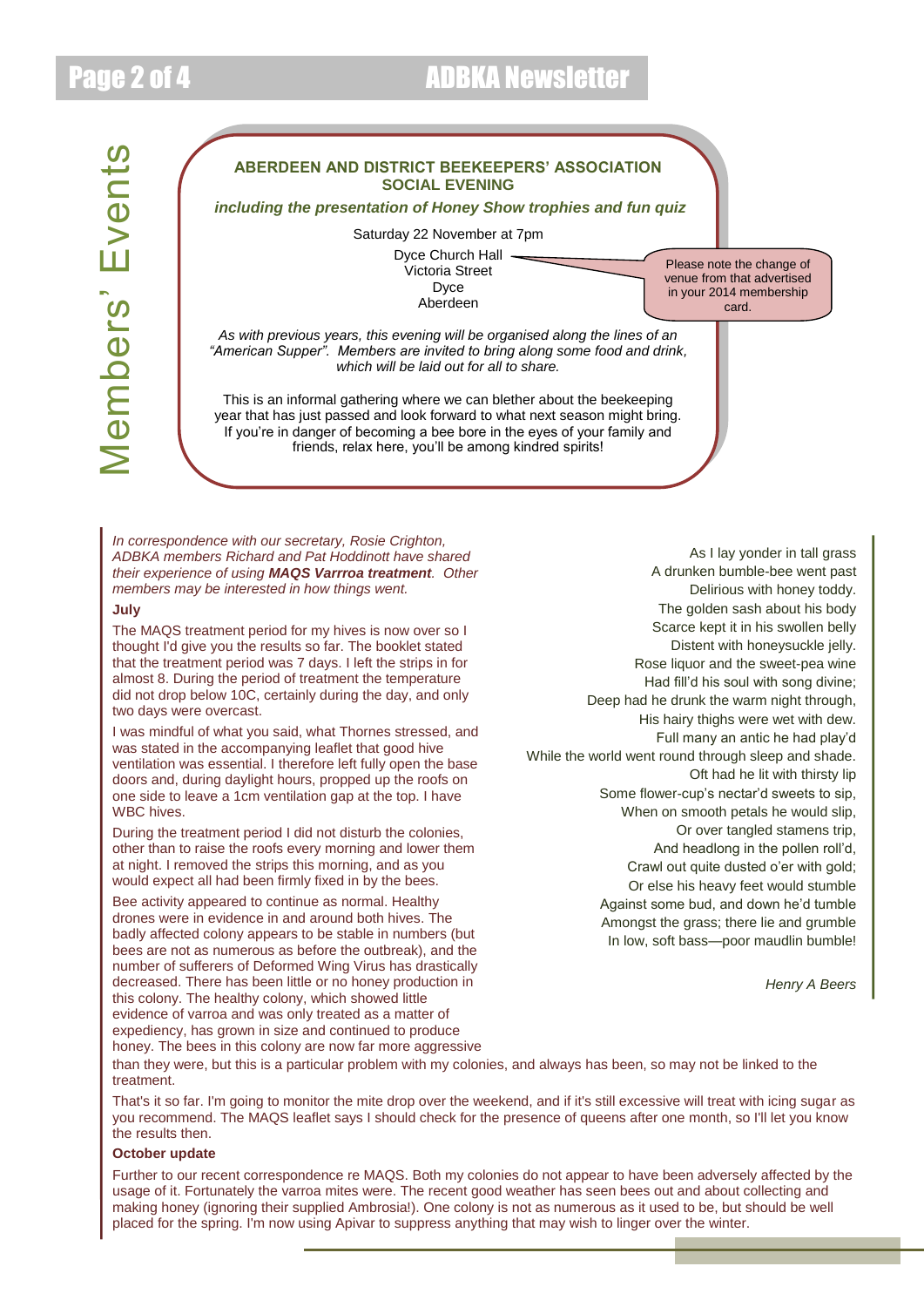### *Everything you always wanted to know about.....*

### **WINTER BEES**

We know that the final few brood cycles of the season produce worker bees that will live throughout the winter and that during that time the queen virtually ceases to lay. But what's the difference between these winter bees and their summer sisters, whose life span is only around six weeks?

Dispersed throughout the abdomens of adult bees there are conglomerations of cells called *trophocytes* and *oenocytes*, collectively referred to as the 'fat body'. These cells play an important part in the breakdown and synthesis of proteins, carbohydrates and fats - important ingredients in the bee's internal chemical factory.

After emerging from their cells, workers consume large quantities of protein in the form of pollen. During the peak of brood rearing, summer bees convert most of this into brood food. This process takes place within the pair of *hypopharyngeal glands*, which occupy much of a worker's head (queens and drones don't have these glands), and their *mandibular glands*, situated in the sides of the lower part of the face.

The queen's rate of laying slows dramatically towards the end of the season, meaning the late emerging workers don't have much brood rearing to do. They still consume lots of pollen, but their hypopharyngeal glands stay plump and full of protein. Excess protein is diverted to be stored in the cells of the fat body, along with complex sugar molecules called *glycogen*, which is synthesised from the glucose the bees get in nectar. They can afford to create this glycogen energy reserve because they aren't anywhere near as active as their summer siblings.

The thing to take away, here, is that these winter bees aren't born different. Rather, they develop their distinctiveness from summer bees as a result of the easy life they have.

Without much work to do, and therefore with a lower metabolic rate, with energy and protein stored away for future use and plump hypopharyngeal glands, the winter bee is ready to batten down the hatches and wait until the arrival of spring. Come the start of the new season, though, winter





*Winter Bee (Note the expression on its face.)*

bees have to take on the role of both house bees and foragers. The reserves of protein and energy-rich glycogen are soon used up feeding the increasing numbers of hungry larvae and gathering the early nectar and pollen, a demand that soon brings their extended life to an end.

The final part to this story concerns the ability of winter bees to store their metabolic waste products within a rectum that can expand over the winter months to largely fill the abdominal cavity. This is something that has evolved over millions of years in the northern races of *Apis mellifera*, along with other adaptations to cope with long cold spells. If necessary, summer bees could do this too, but they are able to regularly get out for cleansing flights and discharge their waste. Stuck inside the hive by bad weather, the winter bees have to patiently await the opportunity to go. Perhaps this is the explanation for the strained look on the faces of winter bees that some beekeepers claim to observe. (*See picture above*.)



### *.....but were afraid to ask*